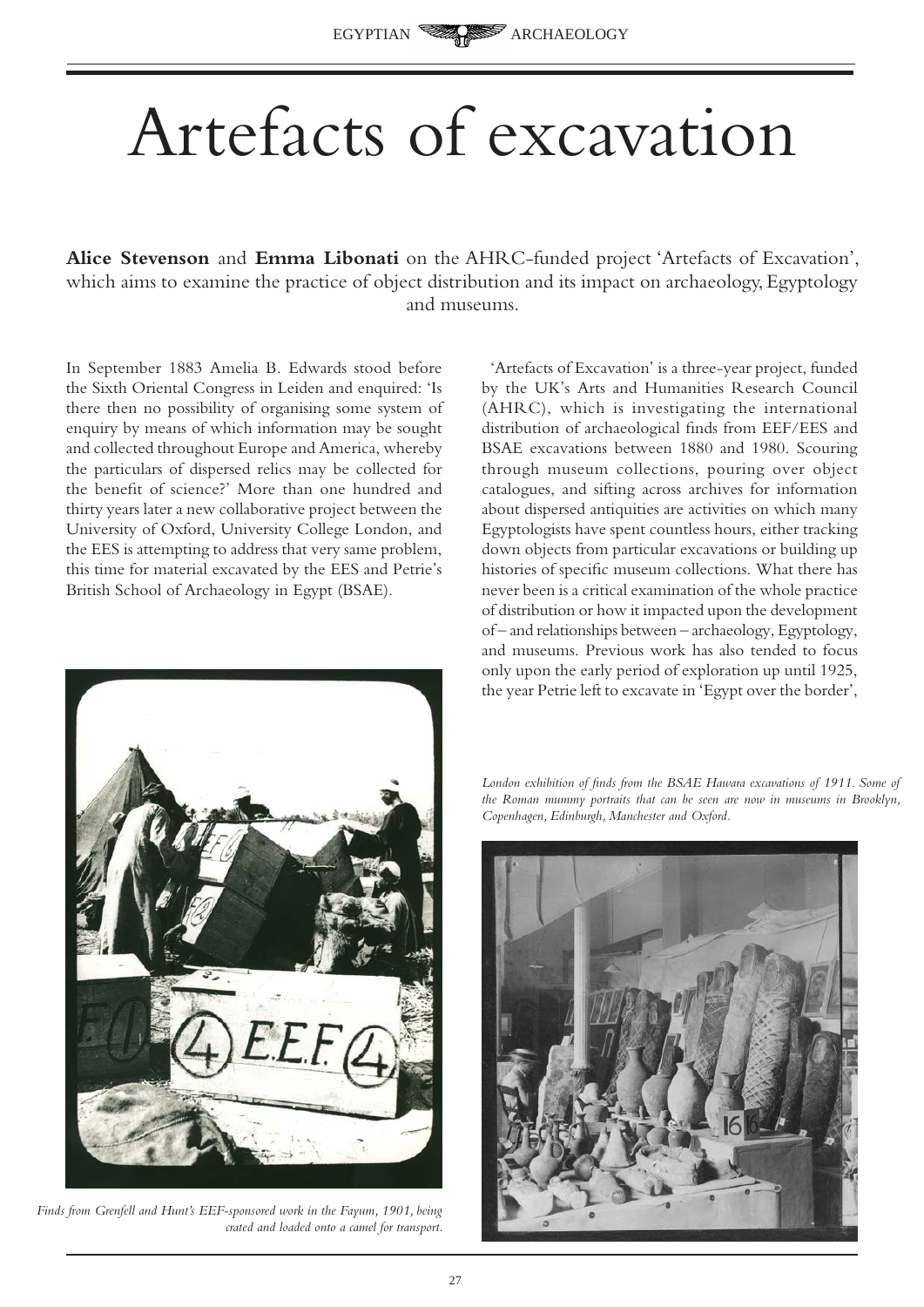Palestine. Finds distribution, however, continued until the late 1980s, albeit in much changed social, political, and intellectual conditions.

The project is an ambitious undertaking, not least because of the sheer number of institutions that benefited from what was known as the 'partage' system. From the late 19th century onward such agreements permitted a share of finds from officially-sanctioned excavations to be exported after the Antiquities Service had made a selection. Following a temporary exhibition of the season's work in London, assemblages of artefacts were then divided up. Division was principally on the basis of institutional sponsorship, or by taking into account geographical clusters of subscribers' donations that enabled local and regional museums to benefit in kind. We estimate that through such means more than 140 institutions around the world received material between the founding of the Egypt Exploration Fund in 1882 and the First World War alone: some 75 in the UK, about 35 in the US, and more than 30 others globally. Countries as far apart as Japan, South Africa, New Zealand, Australia and Canada were beneficiaries. In all, hundreds of thousands of objects were dispersed in this way.

By studying the necessity of an exchange in objects for patronage of excavation it is possible to trace how these finds became objects of colonial desire and to contribute to histories of late 19th- and 20th-century nationhood and imperialism. Similarly, by exploring their complex afterlives – as these finds continue to be circulated both institutionally and commercially – we aim to follow shifting attitudes to archaeological heritage through to the present day.

Whereas Edwards had to rely upon advertisements in literary journals and labour-intensive correspondence campaigns to gather information, today the internet provides a far quicker and easier way to re-connect the distributed mass of a century of fieldwork in Egypt. One of the project's first tasks has therefore been to establish a website, hosted at the Griffith Institute in Oxford, that can both accommodate the outputs of our research and provide a tool for sharing information. This is important because untangling this history is no easy feat, especially for the non-specialist: it is a maze of paperwork, specialist terminology, and opaque site codes. The initial goal of the website is to provide institutions that received material – including museums, schools, and libraries – with background details that can help to identify and contextualize collections. To this end, we have not only made available the distribution lists held by the EES and UCL's Petrie Museum, but also provided background information that we hope will assist non-specialists to understand these documents and permit them to make discoveries for themselves. For example, we are pulling together details about the people who worked on excavations and the different excavators' marks that were written on finds from specific years of fieldwork.

Sharing data online is part of an ongoing endeavour and we welcome feedback as the project develops.

Although one aim of the project is to establish the scale and extent of the spread of objects, it is archival research that lies at the heart of the research. Our points of departure are the records held at the EES and the Petrie Museum, which document the division of excavated material and their intended destinations. Correspondence



files in these institutions, in the Griffith Institute, and in museums around the world give further insight into some of the diverse motivations to contribute funds to excavations and the responses that people had to the crates of Egyptian antiquities that turned up at the doors of museums, schools and libraries. It is here that the project begins to encounter the huge cast of characters who became caught up in the discovery and circulation of ancient Egyptian material culture. As noted in the Pitt Rivers Museum's 'relational museum' project, people do not just collect objects - objects also collect people.

In terms of discovery, the exploits of Flinders Petrie are well known, but fieldwork is always a team effort, built upon the labour of numerous individuals. As Stephen Quirke (2010) has shown in his monograph of the same title, this includes the 'hidden hands' of Petrie's Egyptian workforce. Through archival research in the EES and in the Petrie these people can be reinstated into tales of uncovering material *in situ* by identifying excavation findspot marks on objects, linking artefacts back to specific